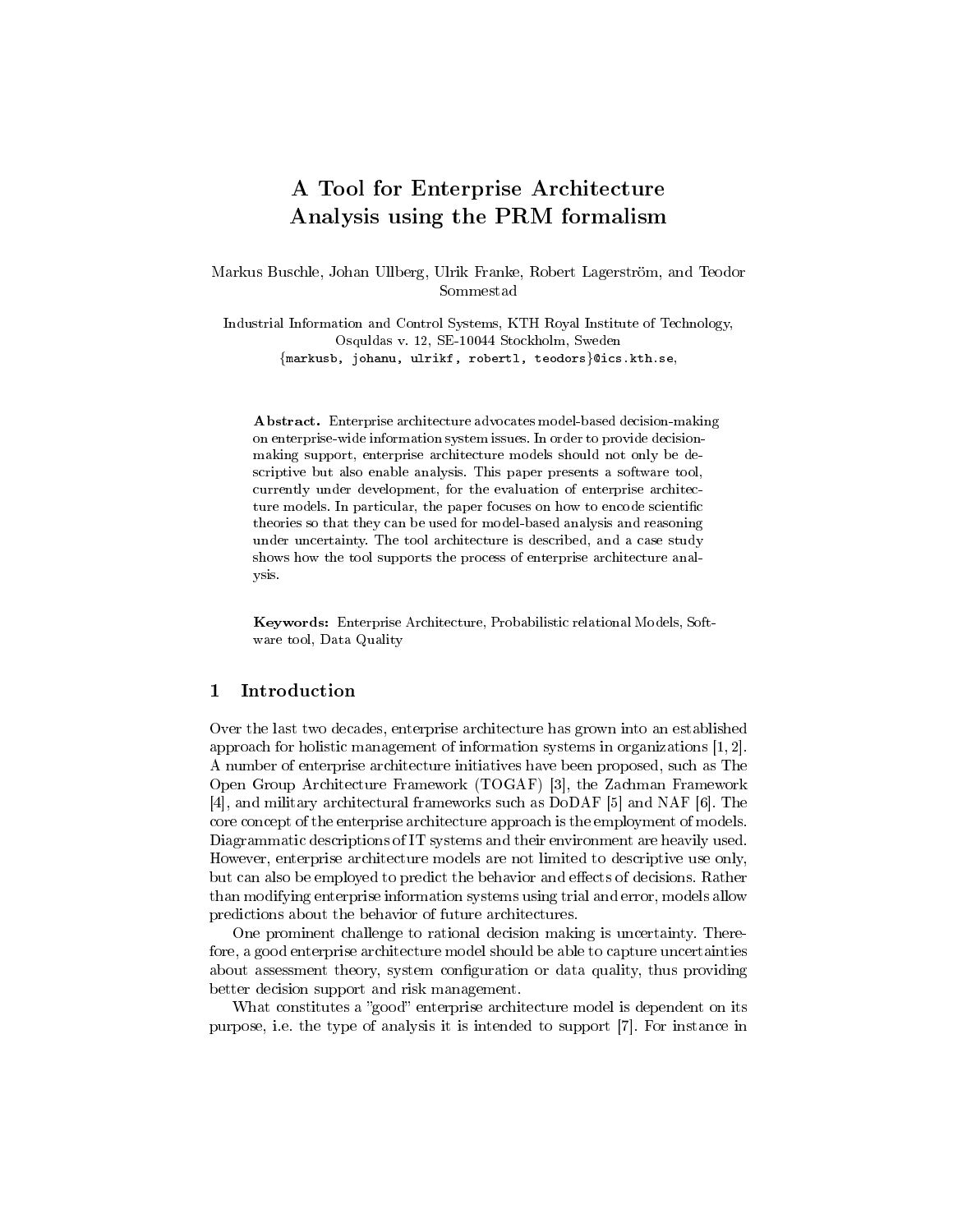the case of analyzing data quality, the property of whether the data objects are accurate with respect to the real world they describe is of interest. This property however, is irrelevant for a number of other analyses, such as performance evaluation.

Several enterprise architecture software tools are available on the market, including Metis [8], System Architect [9] and Aris [10]. These tools generally focus on the modeling of an architecture whereas the analysis functionality is generally limited to performing an inventory or to sum costs over the modeled architecture. None of the mentioned tools has signicant capabilities for system quality analysis based on an elaborated theory. Furthermore, these tools do not support the consideration of uncertainty as described above.

In this paper an enterprise architecture software tool is presented. This tool does not only provide functionality to model enterprise architectures, but also supports the analysis of them. In order to support enterprise architecture analysis as it has been outlined in [7] the tool consists of two main components. In the first component the theory relevant to analyze a certain system quality, such as data quality or modifiability, is modeled. One can consider this as the definition of a language tailored to describe a certain aspect, e.g. data quality. The second component supports the application of the theory to evaluate a specific enterprise architecture. This is done by modeling the "as-is" or "to-be" architecture of the enterprise. Based on the created models it is possible to determine how the architecture fulfills the requirements as they have been defined in the theory. The two-component architecture encourages the reuse of the developed theory as it is possible to use the same language to describe several architecture instances. The presented tool makes use of the Probabilistic Relation Models (PRM) formalism as it has been presented in [11] and can thereby manage the uncertainty aspects discussed above.

#### 2 Enterprise Architecture Analysis

Enterprise architecture models have several purposes. Kurpjuweit and Winter [12] identify three distinct modeling purposes with regard to information systems, viz. (i) documentation and communication, (ii) analysis and explanation and (iii) design. The present article focuses on the analysis and explanation since this is necessary to make rational decisions about information systems [7]. An analysis-centric process of enterprise architecture is illustrated in Fig. 1. In the first step, assessment scoping, the problem is described in terms of one or a set of potential future scenarios of the enterprise and in terms of the assessment criteria with its theory (the PRM in the figure) to be used for scenario evaluation. In the second step, the scenarios are detailed by a process of evidence collection, resulting in a model (instantiated PRM, in the figure) for each scenario. In the final step, analysis, quantitative values of the models' quality attributes are calculated, and the results are then visualized in the form of e.g. enterprise architecture diagrams.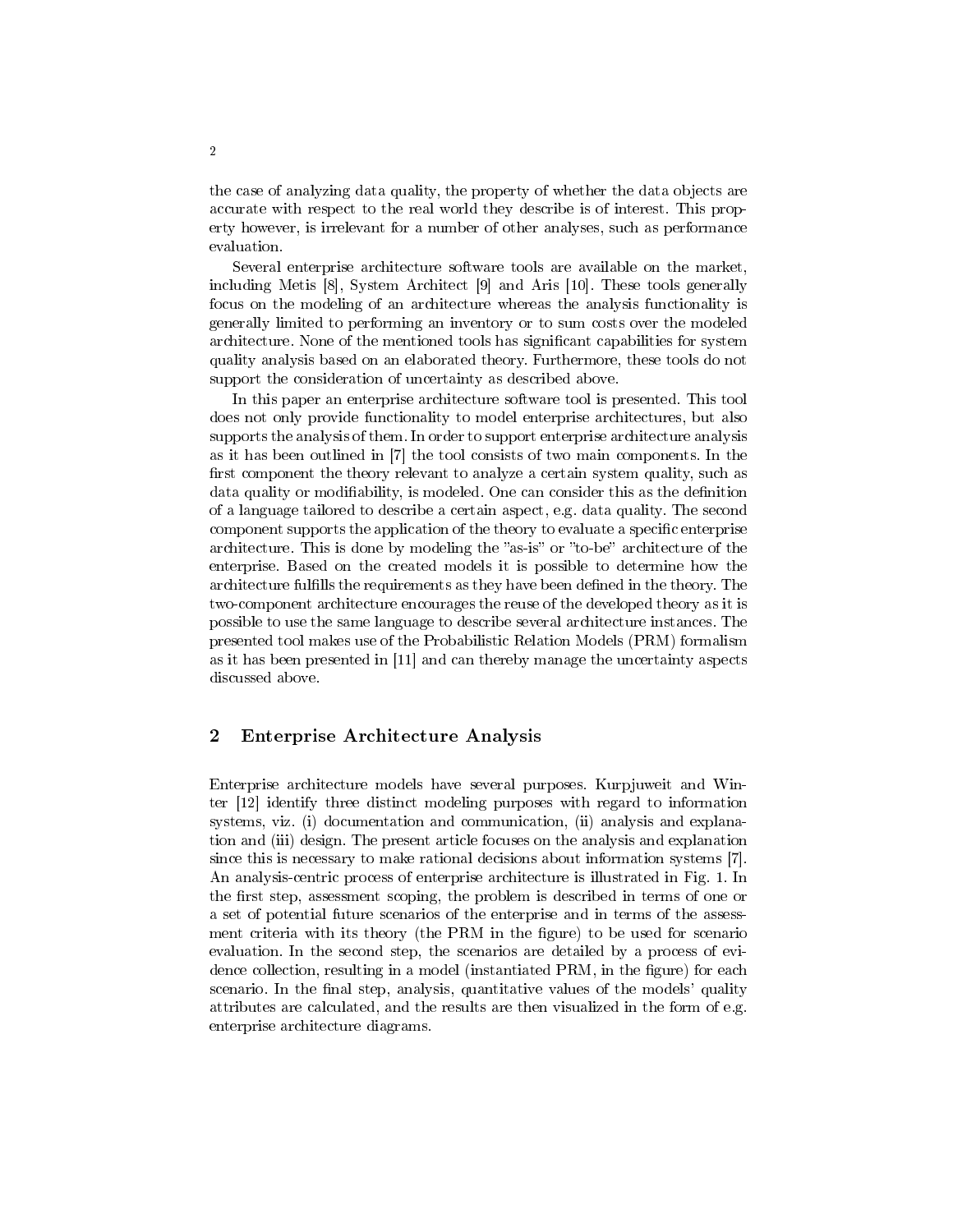More concretely, assume that a decision maker in an electric utility is contemplating changes related to the maintainance of the power grid. The introduction of an maintenance management system would improve the quality of the maintenance process and allow more cost efficient grid maintenance. The question for the decision maker is whether this change is feasible or not.

As mentioned, in the assessment scoping step, the decision maker identifies the available decision alternatives, i.e. the enterprise information system scenarios. In this step, the decision maker also needs to determine how the scenario should be evaluated, i.e. the goal of the assessment. One such goal could be to assess the data quality of an information system. Often several quality attributes are desirable goals.

During the next step, to identify the best alternative, the scenarios need to be detailed to facilitate analysis of them. Information about the involved systems and their organizational context is required for a good understanding of their data quality. For instance, it is reasonable to believe that a more precise data object attribute would increase the probability that the data quality of an information system is high. The impact of a certain data object attribute is thus one factor that can affect the data quality and should therefore be recorded in the scenario model. The decision maker needs to understand what information to gather, and also ensure that this information is indeed collected and modeled.

When the decision alternatives are detailed, they can be analyzed with respect to the desirable system quality. The pros and cons of the scenarios are then traded against each other in order to determine which alternative ought to be preferred.



Fig. 1. The process of enterprise architecture analysis with three main activities: (i) setting the goal, (ii) collecting evidence and (iii) performing the analysis.

#### 2.1 Probabilistic Relational Models

A probabilistic relational model (PRM) [13] specifies a template for a probability distribution over an architecture model. The template describes the metamodel for the architecture model, and the probabilistic dependencies between attributes of the architecture objects. A PRM, together with an instantiated architecture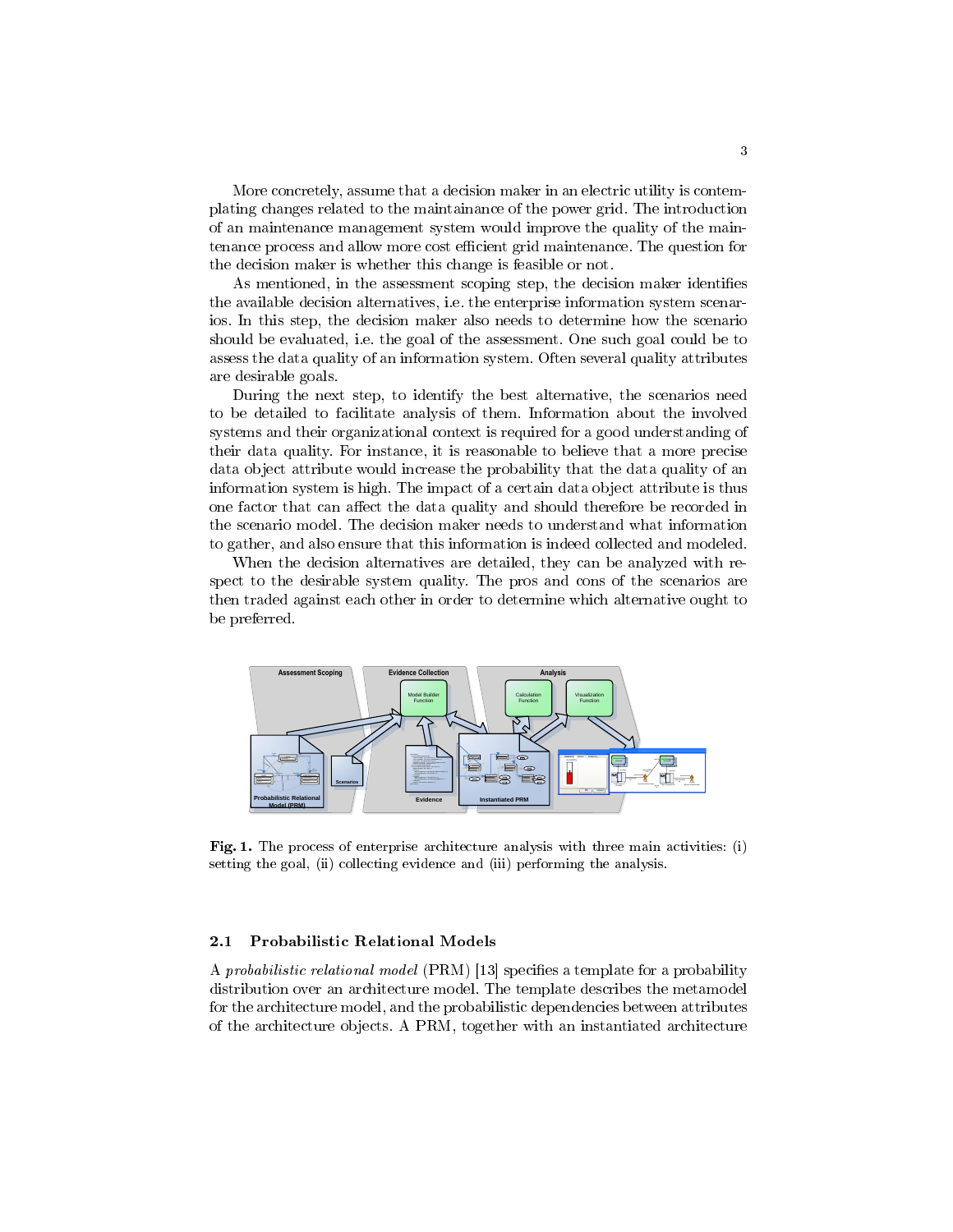model of specific objects and relations, defines a probability distribution over the attributes of the objects. The probability distribution can be used to infer the values of unknown attributes, given evidence of the values of a set of known attributes. PRMs are related to Bayesian Networks. As it is succinctly put in [11], PRMs "are to Bayesian networks as relational logic is to propositional logic".

A PRM model may be instantiated as a *relational skeleton*,  $\sigma_r$ , containing just objects, object relationships, and attributes. Furthermore, a *qualitative de*pendency structure S defines the details of the attribute relationships, i.e. the sets of probabilistic parents influencing each attribute. Finally, the PRM is completed by the set of parameters  $\theta_{\mathcal{S}}$  specifying the full conditional probabilistic dependencies between attributes in the form of numbers in Conditional Probability Matrices (CPM). The following expression thus defines the conditional probability of an instance  $\mathcal{I}$ , given  $\sigma_r$ ,  $\mathcal{S}$ , and  $\theta_{\mathcal{S}}$ :

$$
\begin{split} &P(\mathcal{I}|\sigma_r, \mathcal{S}, \theta_{\mathcal{S}}) = \prod\nolimits_{x \in \sigma_r} \prod\nolimits_{A \in \mathcal{A}(x)} P(\mathcal{I}_{x.A} | \mathcal{I}_{Pa(x.A)}) \\ & = \prod\nolimits_{X_i} \prod\nolimits_{A \in \mathcal{A}(X_i)} \prod\nolimits_{x \in \sigma_r(X_i)} P(\mathcal{I}_{x.A} | \mathcal{I}_{Pa(x.A)}) \end{split}
$$

Compared to the standard chain rule for Bayesian networks, this equation is different in three ways: (i) the random variables are the attributes of a set of objects, (ii) the parents of a random variable depend on the model context of the object, and (iii) the parameters are shared between the attributes of objects in the same class. In other words, the variables in the dependency structure are the properties of the objects in the instantiated information model, and their causal relations are expressed by the CPM [11].

A PRM thus constitutes a formal machinery for calculating the probabilities of various architecture instantiations. This allows us to infer the probability that a certain attribute assumes a specific value, given some (possibly incomplete) evidence of the rest of the architecture instantiation. In addition to expressing and inferring uncertainty about attribute values as specified above, PRMs also provide support for specifying uncertainty about the structure of the instantiations.

PRMs further allow specializing classes through inheritance relationships. Classes can be related to each other using the subclass relation  $\prec$ , and each class X is associated with a finite set of subclasses C[X]. So if  $Z, Y \in C[X]$ . both Z and Y are subclasses of X. If  $Z \prec Y$  then Z is a subclass of Y, and vice versa  $Y$  is a superclass of  $Z$ . A subclass  $Z$  always contains all dependencies and attributes of its superclass  $Y$ . PRMs further allow the dependencies and conditional probability distributions of inherited attributes to be specialized in subclasses.

#### 3 Architecture of the Tool

The presented tool is implemented in Java based on a Model-View-Controller architecture. The data model for PRMs and instantiated PRMs, is specified in XSD and stored in XML files. The user interface is build upon the NetBeans Visual Library [14] with usage of the JApplication framework. The tool is separated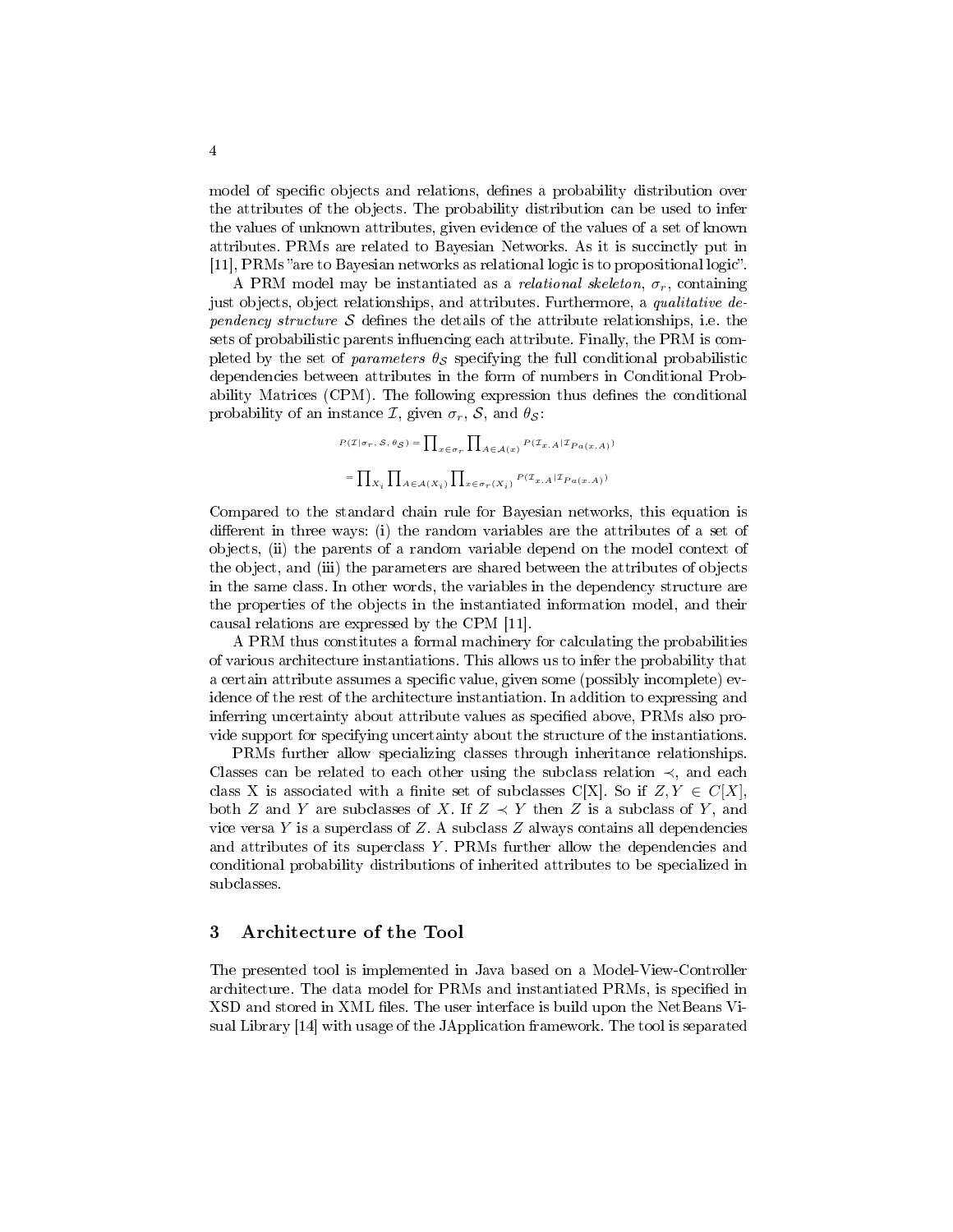into two units, one supporting the modeling of the PRM, whereas the other one makes the tool user able to instantiate and analyze this defined structure. These parts have to be used sequentially, reflecting the method that has been described in section 2, starting with the modeling of classes and their attributes as well as the relationships and dependencies between them. Thereby the focus of the analysis is set, as the defined classes reflect the domain of interest. The second component of the EAT allows the instantiation of the PRM. Thereby scenarios of interests are modeled according to constraints defined in the dependency structure for the PRM. Afterwards the analysis is performed. Therefore the instantiated PRM gets translated into a Bayesian network understandable by the Smile library [15]. This library performs the evaluation of the network. Finally the calculated values are written back to the instantiated PRM and visualized for the tool user.

## 4 Example Tool Application



Fig. 2. The PRM for data quality analysis showing classes and attributes relevant for the analysis.

This section will illustrate the application of the tool through a case study performed at an electric grid operator in Sweden [16]. The case study focused on assessing data quality in a maintenance management system. In this paper a reduced version of the study is presented, and in the correspondingly reduced theory data quality is defined as the quality of the content and the quality of the values for the data objects used by the system. Quality of content is defined in terms of relevance, the degree to which the information objects have a purpose for the users, and *precision*, i.e. that the information objects are detailed enough for the application using them. Turning to *quality of values*, this is defined in terms of accuracy and completeness of the data objects, or more precisely the attributes contained within a data object. Accuracy is measured as the degree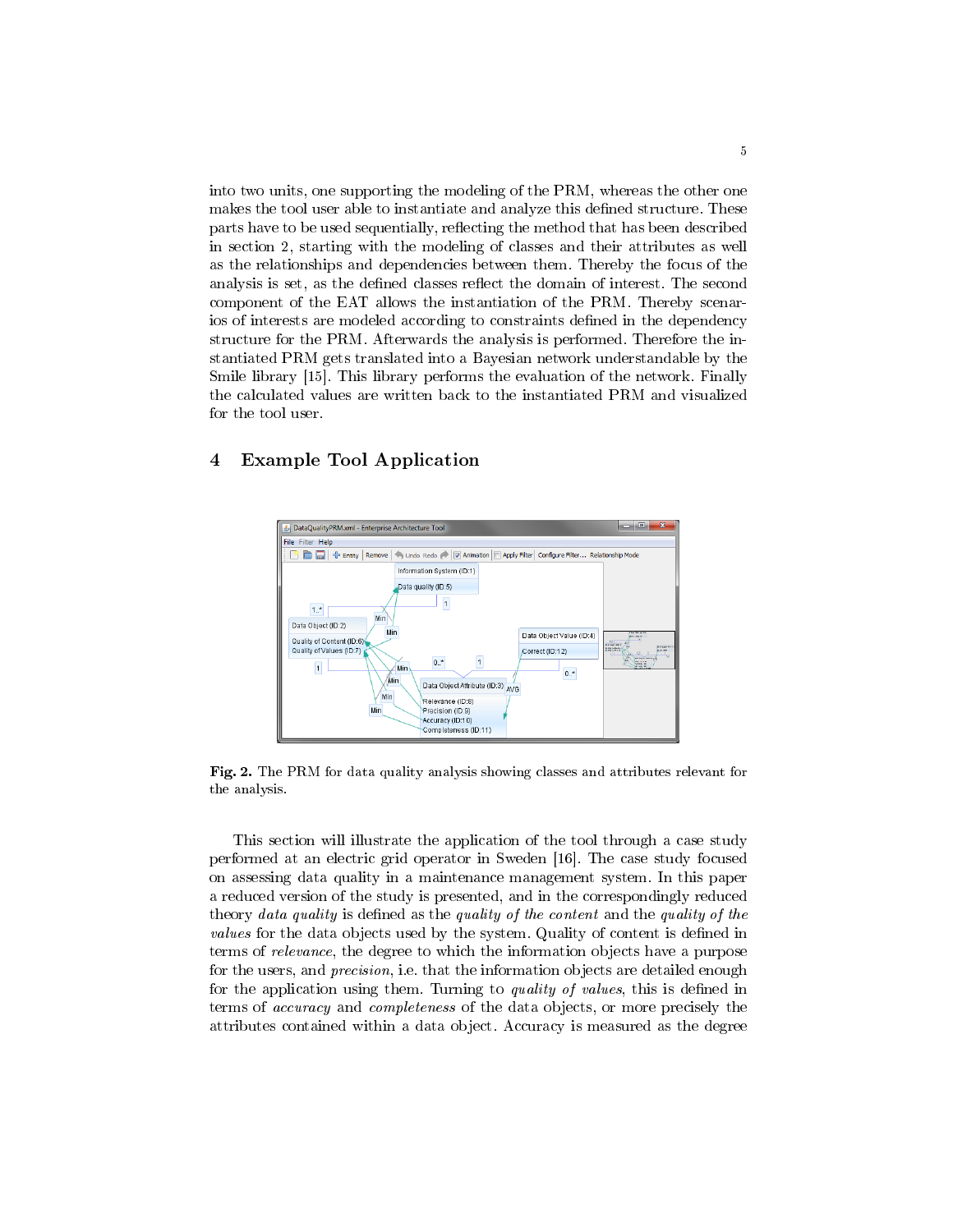to which the values found in a system correspond to the actual values they represent, whereas completeness is measured as the amount of values stored in the system compared to the domain they represent.

Based on the theory outlined above the PRM for data quality analysis can be constructed. The PRM has four classes, firstly the Information System for which the assessment is performed. This system uses a set of Data Objects that constitute the abstract information model employed by the system. Each object contains one or more Data Object Attributes and in the operational system these attributes are instantiated to Data Object Values. Turning to the attributes of the PRM, each of the concepts defined in the theory, e.g. relevance and completeness, corresponds to one attribute. This can be seen in Fig. 2, for instance the attribute Data quality is associated to the class Information System and depends on the attributes quality of values and quality of content of the class Data Object. The conditional probabilistic dependencies between attributes were also defined, for details, see [16].

The data in this case study was collected primarily through interviews but for the acurracy of the data objects direct observations were made and compared with values in the system, i.e comparing the data object values with the actual items they represent to assess the accuracy of an attribute. The instantiated PRM is shown in Fig. 3 where the maintenance system, two data objects, three attributes and a set of values of these attributes are modeled. Based on (i) the model and (ii) the values of the descriptive attributes in the PRM (as found during the data collection), the assessment can be performed. The data quality of the maintenance system, measured in percent of complete fullment of data quality requirements, was found to be 62 percent.



Fig. 3. Instantiated PRM for data quality analysis containing one system, two data objects and three attributes with values attached.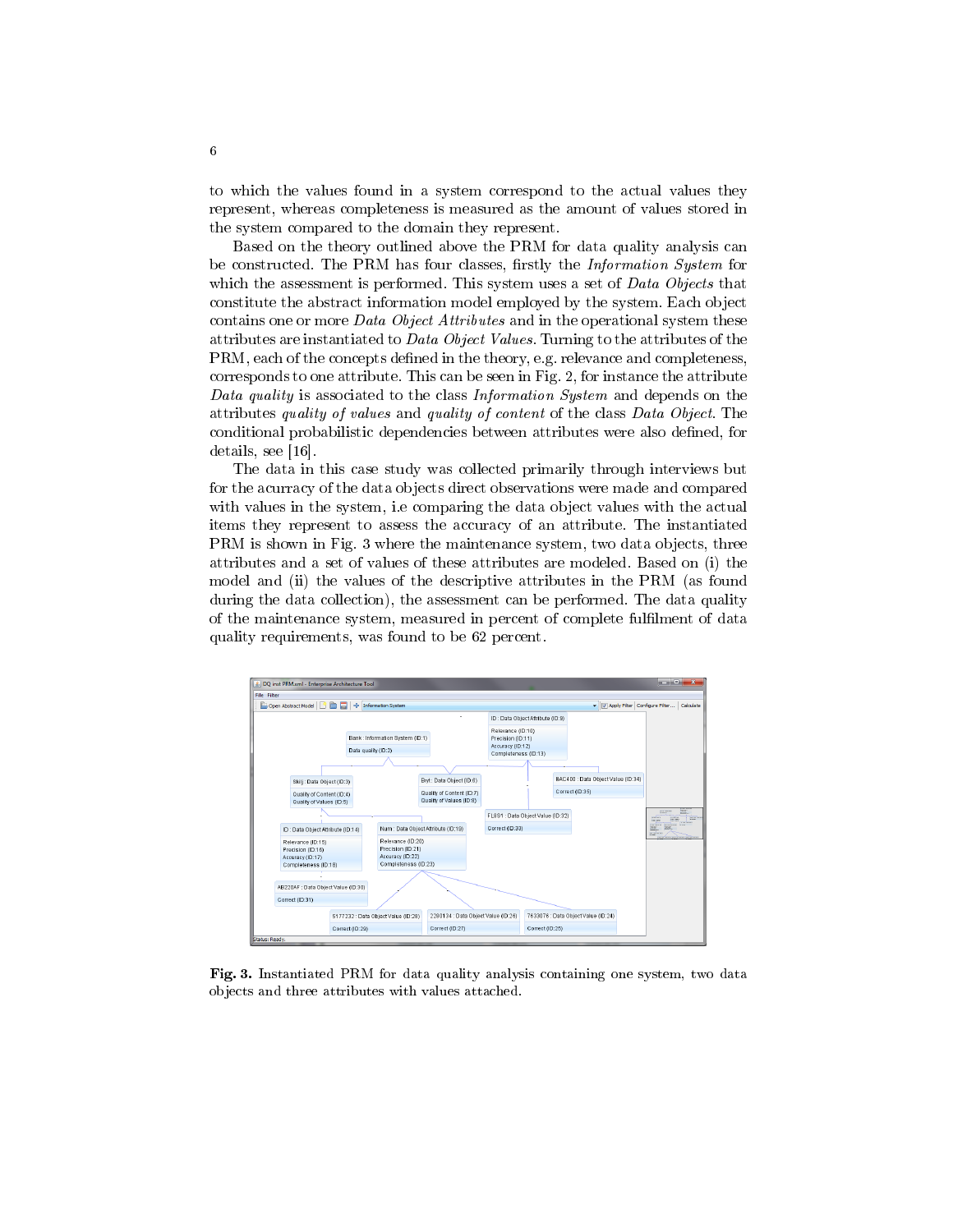#### 5 Discussion and Future works

This paper presents a tool which supports enterprise architecture analysis with the use of the PRM formalism. While providing a powerful mechanism for the use of discrete variables in an analysis, the PRM formalism in its initial form has a few weaknesses that deserve further studies.

Several system qualities are typically analyzed through the usage of continuous variables e.g. in [17] continuous variables are used for performance analysis. In order to perform those evaluations with support of the presented tool, it is necessary to discretize all continuous variables. At the moment we are investigating how the PRM formalism can be extended so that it can be used with combinations of continuous and discrete variables, so called hybrid networks [18], as well as a corresponding tool implementation.

Another weakness of the PRM formalism is that it does not provide any means to query the models for structural information such as "given an information system, how many elements does the set of related data objects contain? The Object Constraint Language (OCL) [19] is a formal language developed to describe constraints on UML models. OCL provides a means to specify such constraints and perform queries on the models in a formal language. OCL in its original form is side effect free, but currently an imperative version of OCL is being added to the tool. Thereby the analysis functionality can be extended to consider the structure of the PRM instantiation more comprehensively.

Besides the two mentioned shortcomings of the used formalism there are some improvements with respect to usability. Regarding the user interface of the tool, we are planning to make the models more intuitive and the information provided easier to understand. Enterprise architecture models are more graspable if they only depict the interesting parts of the model (in a goal-sense). Therefore, the tool should be extended to support views and viewpoints, e.g. as presented in [17]. Additionally we plan the support of iconic visualization of typical enterprise architecture elements, such as applications or data objects, to present the models in an easily understandable way.

Finally we are planning to integrate the support of predefined model components. As models based on the same metamodel are likely to have common parts, the modeling process can be sped up if common building blocks are offered by the metamodel provider and used by the person that creates a certain model.

#### 6 Conclusion

In this paper a tool and method for analysis of enterprise architecture scenarios was presented. To fulfill this purpose the tool consist of two separate parts, one for defining analysis theory and one for enterprise architecture modeling, and makes use of the PRM formalism for specifying theory. Applying this formalism allows for the consideration of uncertainty, an aspect that so far is uncommon in the field of enterprise architecture analysis. The paper describes the PRM formalism as well as the underlying architecture of the tool briefly.